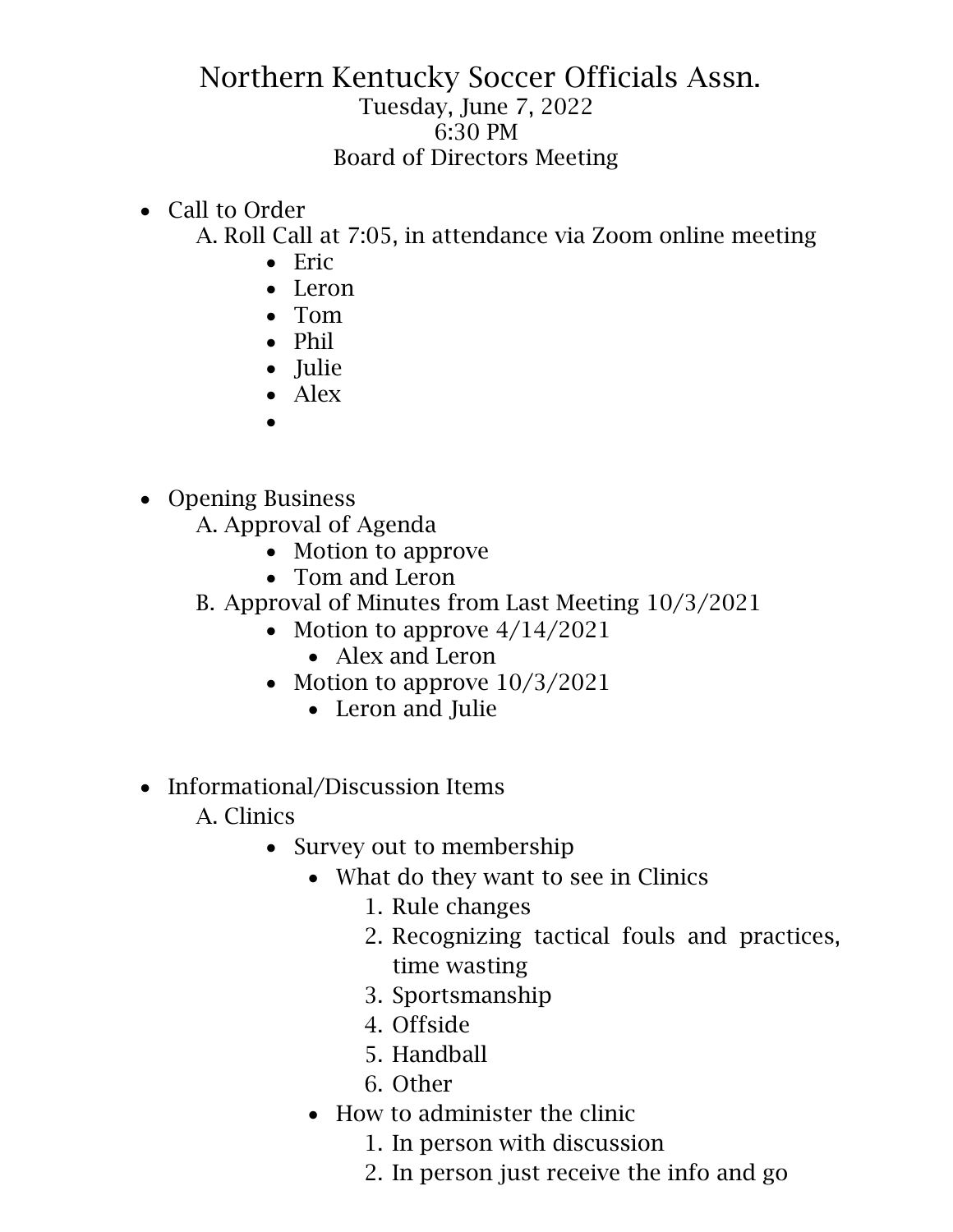## 3. Clinics offered

- 1. Sat July  $16<sup>th</sup>$ , all clinics offered on single day 8am-12pm 10:45-12pm part on field
- 2. Evening clinics offered July 21,26 and Aug 2

B. Membership

- How to support new referees
- How to bring in new referees
- C. Treasurer's report 6/7/2022

| <b>BB&amp;T Accounts</b>                                   |                |
|------------------------------------------------------------|----------------|
| Balance as of 10/03/2021                                   | \$<br>3,390.19 |
| Credit (BB&T Fees)                                         | \$<br>64.00    |
| Credit (Go Daddy 2-Year Domain Renewal)                    | \$<br>42.34    |
| Credit (Webmaster Fees)                                    | \$<br>1,800.00 |
| Debit Interest                                             | \$<br>0.09     |
| PayPal Transfer-In                                         | \$<br>3,645.00 |
| <b>Balance as of 06/07/2022</b>                            | \$<br>5,128.94 |
|                                                            |                |
| <b>PayPal</b>                                              |                |
| Balance as of 10/03/2021                                   | \$<br>3,645.00 |
| PayPal Transfer-Out                                        | \$<br>3,645.00 |
| <b>Balance as of 06/07/2022</b>                            | \$             |
|                                                            |                |
| <b>Miscellaneous</b>                                       |                |
| Cash on Hand (Shirts) as of 06/07/2022                     | \$<br>37.00    |
| Gift Cards on Hand (2 X \$15 leftover from Coaches Clinic) | \$<br>30.00    |
| <b>Balance as of 06/07/2022</b>                            | \$<br>67.00    |
|                                                            |                |
| <b>Total</b>                                               | \$<br>5,195.94 |

D. Dues Payment Option

E. New Federal Tax Reporting Requirements

- Paypal reportable income over \$600
- Need to file 501c3
	- Approved Eric and Leron
- F. Spending plan
	- Send a survey to ask membership how to spend it